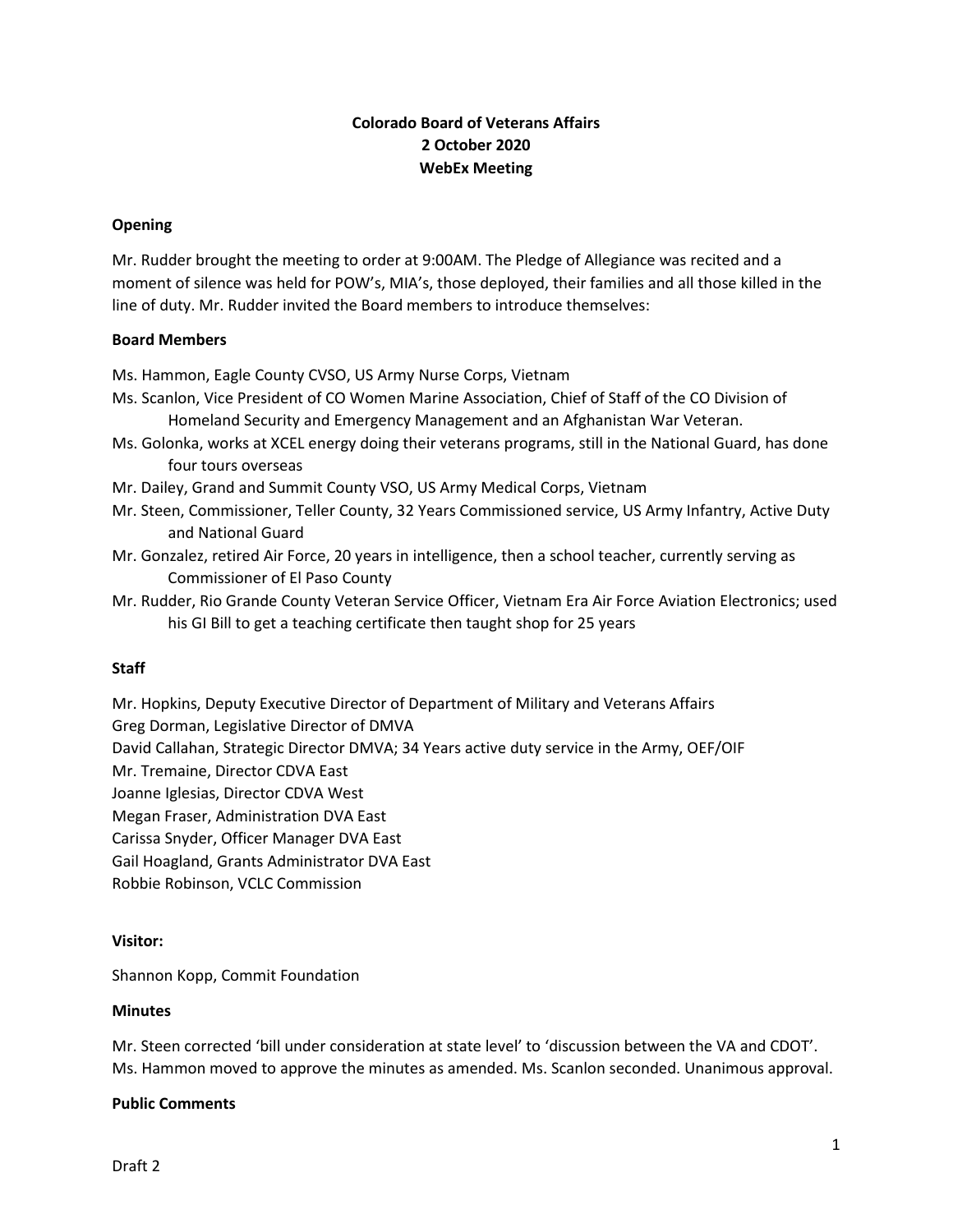Ms. Kopp stated her CEO would be online at 9:30am.

### **Old Business**

### By-Laws Review –

Tabled until the next meeting.

# Strategic Plan –

Mr. Callahan queried if the Board wanted to discuss branding. Mr. Rudder opened the floor up for discussion. Mr. Rudder stated he had done research on ideas and came up with the slogan "Veterans Helping Veterans". Ms. Hammon then queried if the Board should have their own logo. Mr. Dorman stated that "Veterans Helping Veterans" is already a 501c3. Ms. Scanlon suggested "Veterans for Veterans". Mr. Steen said that they have staff and support that are non-veterans and want to ensure that those individuals who still want to support veterans are not excluded. Ms. Hammon suggested "Working for Veterans"; Mr. Callahan suggested relooking at the Mission, Vision and Values for a guide, he inquired of Mr. Dorman if they could use the seal of Colorado. Mr. Dorman stated they can use the one that has 'The Adjutant General' at the top. Mr. Steen reiterated that they need to be all-inclusive in their branding. Mr. Rudder suggested "Making CO a great place for Veterans". Mr. Callahan was tasked with coming up with a few options and distributing those to the Board members. Mr. Tremaine's suggestion of "CO Cares for Veterans" was to be under consideration as well.

# Branding ideas generated include:

Making Colorado Great for Veterans Colorado Cares for Veterans Honoring and advocating for those who have severed Serving those who have served Trusted advocate for Colorado's Veterans Improving the quality of life for all Colorado Veterans Committed to improving the lives of Colorado's Veterans Advancing the interests of Colorado's Veterans

# Outreach –

Mr. Rudder opened for discussion what the Board members should be considering outreach. Discussion ensued. Ms. Fraser requested that the Board Members be explicit about their outreach numbers each month so that determining Board outreach is not a subjective decision by the DMVA staff.

#### **New Business**

Travel – Mr. Hopkins was queried on long bill general fund monies. Currently it looks like there will be some loosening of travel restrictions come November 1. Mr. Hopkins stated that all Covid protocols would need to be followed strictly. Ms. Scanlon requested a plan A and plan B, she will not be able to travel unless the Governor changes the restrictions. Covid case numbers and hospitalizations are going up. Ms. Iglesias provided that WROS is clear to have fifty percent capacity in each room, in the large room they can therefore have 35-40 people. Ms. Hoagland reminded the Board that they have to vote to approve their own monies from the VTF. Ms. Hammon motioned to allow for the necessary monies to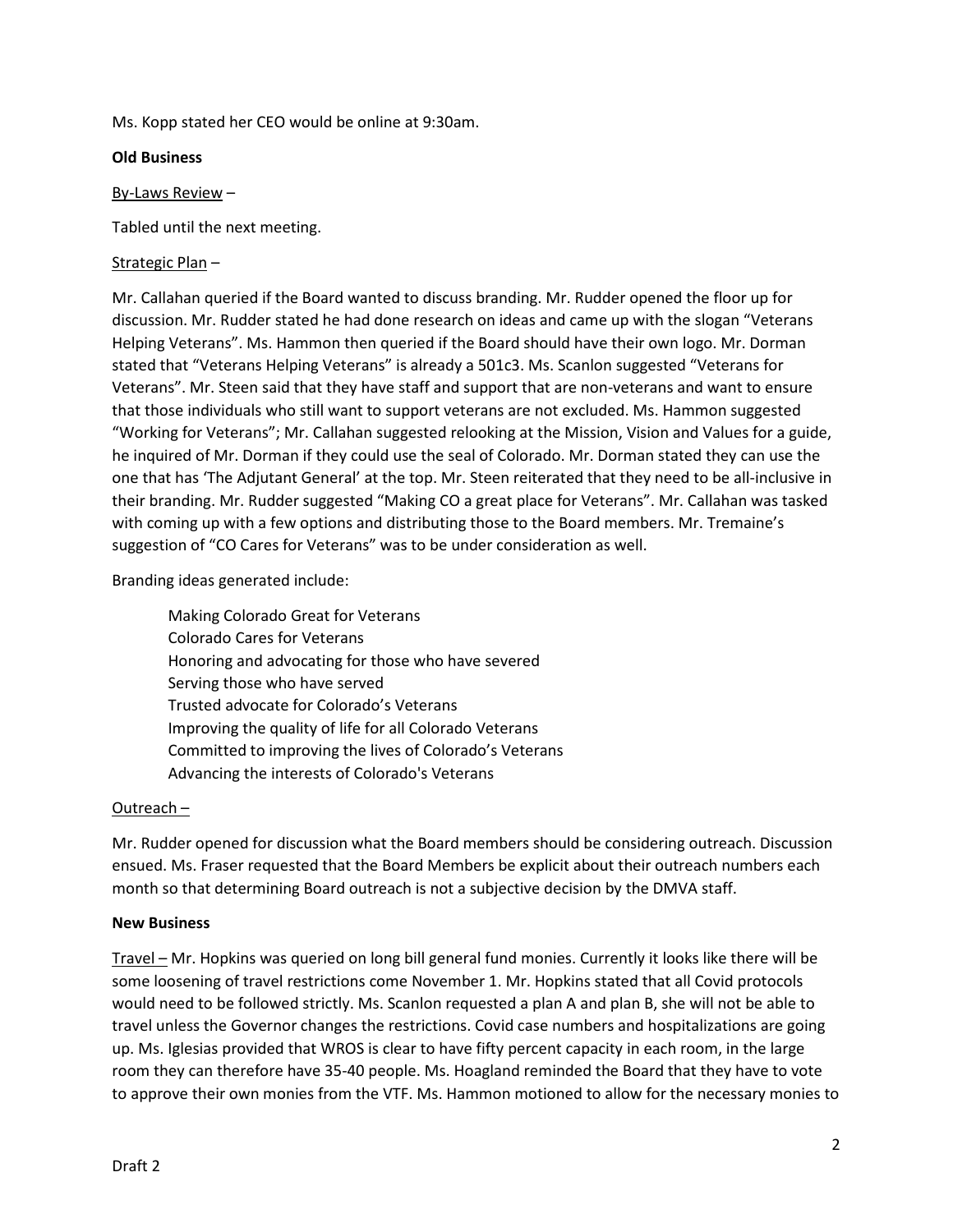cover travel, hotel and expenses for all Board members. Ms. Hoagland stated there has to be a dollar amount. Last year the Board allocation 25k for travel, they spent approximately 6k. Ms. Hammon amended her motion to set aside 10k for the Board travel through the end of the fiscal year. Ms. Golonka seconded. Mr. Dailey said the Board would be well-advised to wait to travel until at least 1 January. Ms. Scanlon suggested voting on the budget, and then discussing where they will meet. Mr. Rudder confirmed. Ms. Hammon said that her motion includes the meeting at the WROS in November. Mr. Hopkins cautioned any meeting in person would have limited staff due to budget cuts. Ms. Hammon withdrew her motion.

Members expressed concerns about the date of the November meeting for various reasons.

Ms. Hammon motioned for a budget of 10k for the Board travel budget for the rest of the fiscal year. Ms. Scanlon seconded the budget. Unanimous approval.

Anne Maree Craig, Commit Foundation – Ms. Craig joined the intelligence community shortly after the events of 9/11 and deployed to Iraq in this capacity in both 2005 and 2007. She married into the Army and had to start adjusting to the effects of her husband's TBI. She realized her family was not alone in the difficulty with transition and she wanted to help others. The Bush foundation has credited their foundation as being the best transition program for veterans. They have been operating in Colorado since 2013. In October of 2019 the Anschutz family began donating to their organization as well. They are planning on greatly increasing their involvement in CO over the next 15 months. General Clellan is interested in their technology becoming available to the CONG. They invest approximately \$3,300 in every individual who comes through their program. Ms. Golonka contributed that she has been in touch with the Commit Foundation in her role at XCEL energy. Ms. Craig observed that there is disconnect between Colorado Springs and Denver and she would like to help bridge that to improve the lives of veterans.

Mr. Hopkins asked a few clarifying questions of Ms. Craig. Ms. Craig clarified the Commit Foundation never takes placement fees because they never want service members to question what their motive is. Ideally the Commit Foundation will start working with someone 12-18 months before separation so they can both envision what they want their life to be like and then work on implementing that veteran's meaningful life. The Commit Foundation serves all services and all ranks. They began with special operations but have expanded from there. Ms. Craig stated that veterans of any length can earn their highest level of services but have to show investment in the program and in themselves. The Commit Foundation began with serving Post 9-11 veterans but has expanded to assist all veterans as needed.

# **Board Reports**

Mr. Hopkins – CONG is still busy with numerous domestic operations including Covid-19 testing stations, and wildfire support. The Cameron Peak fire currently has 24 Guard members staffing it plus an aircraft available. He drew attention to the Mullen Fire which began in Wyoming but it growing rapidly into Colorado. Planning is underway for election support, both civil disturbance and cyber support. Planning is also underway for storage and distribution of a Covid - 19 vaccine. CONG executed 27 SAR missions in FY 20. CAP squadrons have begun meeting again. Budget is being discussed with the Governor's office. No significant impacts to the Division of Veterans Affairs budget are expected. In a two year period the overall DMVA budget is expected to be cut by approximately 20%. The Governor will present his budget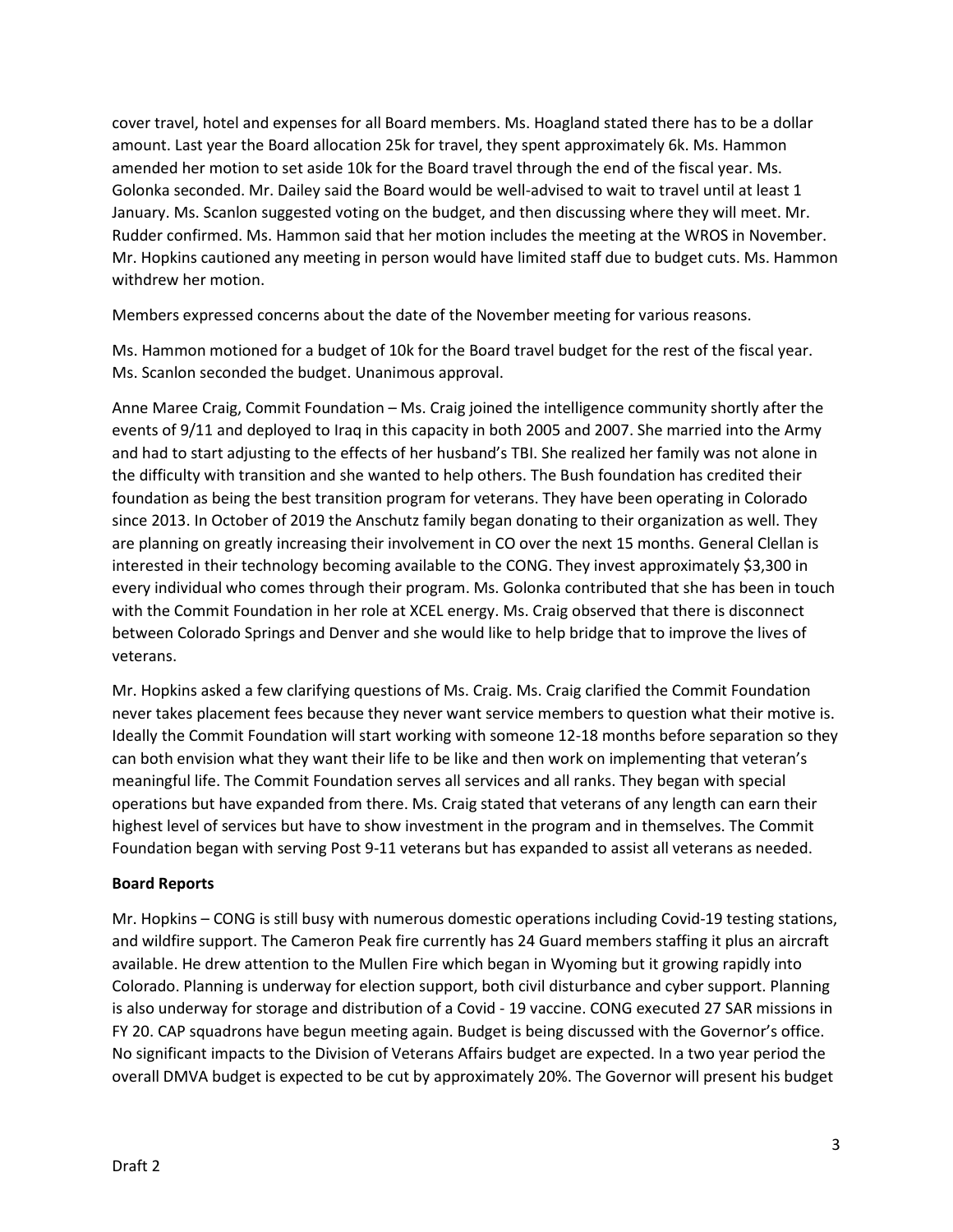request on 1 November. Mr. Hopkins expressed interest in feedback between the customer service between DVA and the County Veteran Service Officers.

Mr. Tremaine stated the conference testing will occur in ten days. Office staffing continues to be at 30- 40%. The office is continuing partnership with the Buckley TAPS program. VBA is going to be partnering with our office in a virtual clinic. The office of patient experience is providing all the ancillary costs and DVAEast is providing the staff. Secretary Wilkie may visit the DMVA when he comes to CO as a result of this project. Mr. Tremaine stated that at the next ELT meeting for his office that each SVSO will be assigned counties that they will be responsible for mentoring and training. As soon as possible the SVSOs will start visiting their new counties in person; the date of this is pending the ongoing state of the Covid-19 pandemic. Information about virtual clinics will be coming out soon as soon as they discuss it with Mr. Hopkins.

Mr. Robinson stated that Lincoln Park has not yet been fixed and he doesn't expect it to be before the election due to more expected civil unrest. The VCLCs are doing a statewide needs assessment to determine the needs of the future.

Ms. Iglesias was having technical difficulties and Mr. Hopkins provided the DVA West report on her behalf. Mr. Hopkins highlighted that she has been on the road, visited all the southern counties meeting both commissioners and CVSOs in those locations. Mr. Oney is still holding is weekly huddles with the western CVSOs. The western counties continue to be a bit more lenient with Covid protocols due to the demographics in that area. There is a lot of construction going on at the Memorial Cemetery. They had been about 8 months away from running out of columbarium space. After this project is complete they should have enough columbarium space until the late 2020's.

Ms. Scanlon inquired about Mr. Hopkins timeline. Mr. Hopkins said that he will be on Additional Duty Operational Support (ADOS) orders on 1 January. At that time he will move to Vermont, he will be pushing out a battalion task force to CENTCOM in January, an additional battalion task force to AFRICOM in March, a third battalion task force to CENTCOM in April and he will be deploying to EUCOM in May with a Calvary squadron and his brigade headquarters. He is currently in discussion with TAG as to who will be covering his duties. As early as 1 December Mr. Hopkins replacement will be brought in for training.

Mr. Dorman is trying to get more sponsors for the department bill, he currently has one senator. HR 5610 (the Fair Care for Vietnam Veterans Act) is the only bill that has been discussed that has had any movement and that has simply been adding more co-sponsors. He doesn't expect much to happen legislatively until the New Year.

Ms. Hoagland stated that things are beginning to pick up with the grants. One VTF grantee has their funds frozen at present pending them turning in information. She anticipates getting this information. She needs to request a significant amount of time at next month's meeting because the application needs to be approved by the Board so it can be released in December. There are some minor changes and she would like the Board to consider thresholds around funding. She will disperse the updated application in the coming weeks. Ms. Scanlon inquired why the funds were frozen. Ms. Hoagland stated that as part of the grant agreement itself, that they agree if there is a negative audit or a suspicion of fraud or theft of the organization's funds that they need to share that with us and provide information on a plan of what they have now put in place to prevent those situations from reoccurring, as much as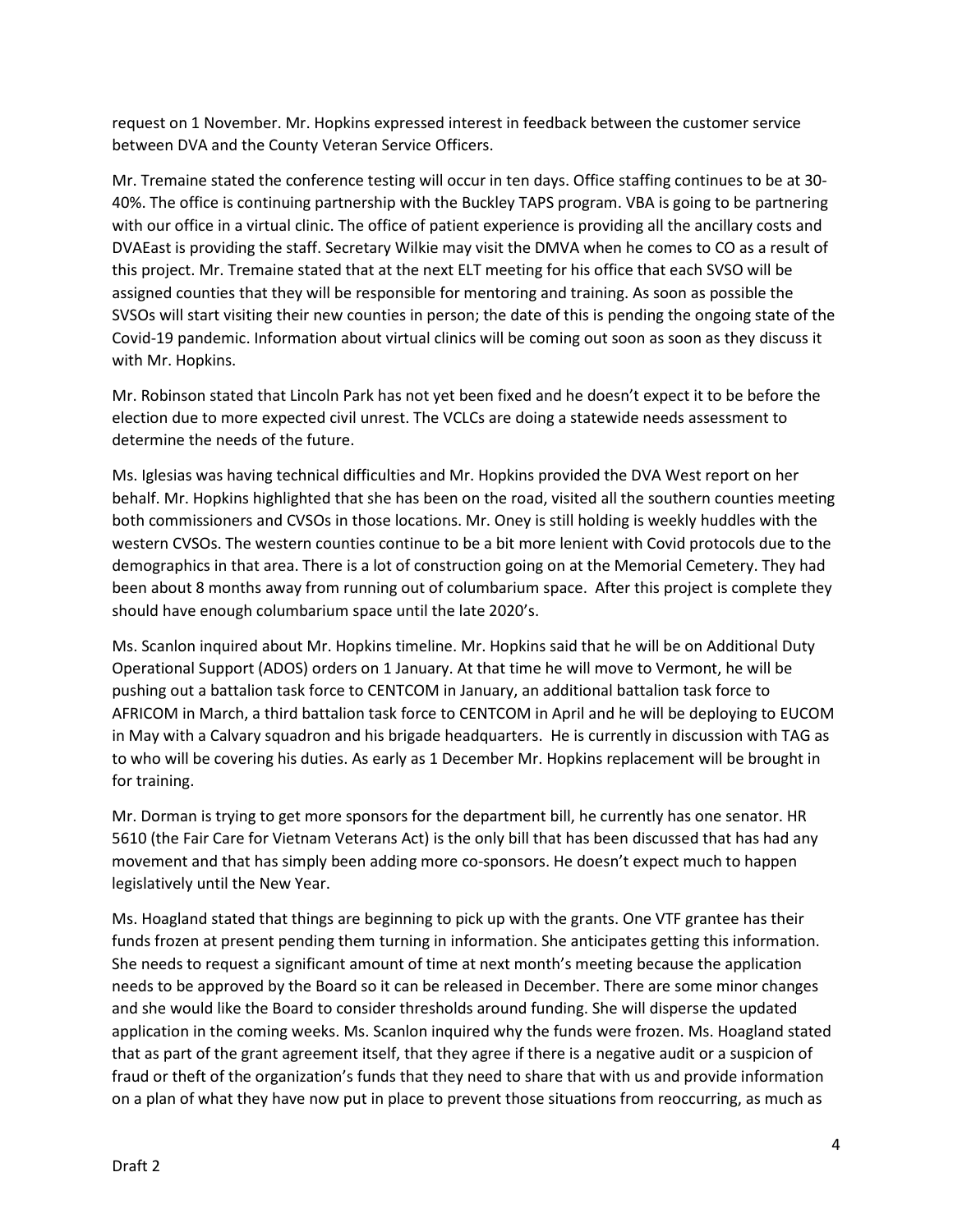they possibly can. She is awaiting those documents. As good stewards of the funds, we need to freeze those funds until this information is provided.

Ms. Hammon stated she did her assigned grantee visit and looks forward to writing up her report for the rest of the Board. She said she'd be happy to do more of these visits. Discussion ensued about grantees and the remote non-monitoring site visits. Mr. Rudder requested copies of all reports be sent to Ms. Hoagland and Ms. Fraser so they can keep a record and share information with the Board.

# **Board Member Remarks**

Ms. Hammon is working on her Veterans Day programs. She continues to enjoy the DVAWest webcam call. The Grand Junction mobile medical unit is finally up and running, it will be coming to Eagle County two days a month. Ms. Hammon said she is a featured speaker on a 29 October event for a Comeback Yoga fundraiser.

Ms. Scanlon reported that the CO Women Marine Association is using their grant money to support veterans. She bought a new car and has a Woman Veteran license plate on it. Covid is causing the CO Women Marine Association to not meet in person. She requested that we find a new platform for the CBVA meetings.

Ms. Golonka said she has continued to work with Annie from Sen. Bennet's office about military sexual harassment cases. Regarding her two grantee visits, they will be held after the thirteenth of this month.

Mr. Steen stated he is continuing with the veterans round tables with Congressman Lamborn's office. He was shocked to learn that there was no observance of 9/11. He stressed that remembering and commemorating big dates in history – both recent and past – is important to continue. He is working on backfilling through a non-profit backfilling of those projects that the VTF turns down.

Mr. Dailey stated his county system had disconnected and he missed everything from the time Ms. Hoagland was speaking. She provided a recap. He inquired of Mr. Hopkins if he can schedule to meet with him and provide feedback as offered to CVSOs. 17/29 of grantees have spent nothing. 4 spent a total of \$772. He queried if that is a concern. Ms. Hoagland said she is not overly concerned at this point but she is watching it. She sees that tons of veterans are getting kicked out of their living place and this will be expensive to handle.

Mr. Gonzalez reported on 10 September El Paso County held its annual Veteran of the Year Ceremony. He attended the Ft. Carson  $9/11$  remembrance ceremony on September  $11<sup>th</sup>$ .

Mr. Rudder stated that as a VSO he has had the opportunity to utilize funds from the… his Covered Wagons Days account is now nearly fully depleted and he will no longer be able to assist with food and housing. In the next 30 hours he will be attending three funerals. He is on the Senator Bennett selection panel for Academy candidates. He sat in on a panel last night for the Merchant Marine academy, he was thoroughly impressed with their program. Mr. Dailey congratulated Mr. Rudder and his wife on their 50<sup>th</sup> wedding anniversary.

# **Upcoming meetings**

November – Ms. Golonka requested a poll be sent out to discern which date would work best. Ms. Scanlon suggested the third week, allows avoidance of the election, Veterans Day and Thanksgiving; she